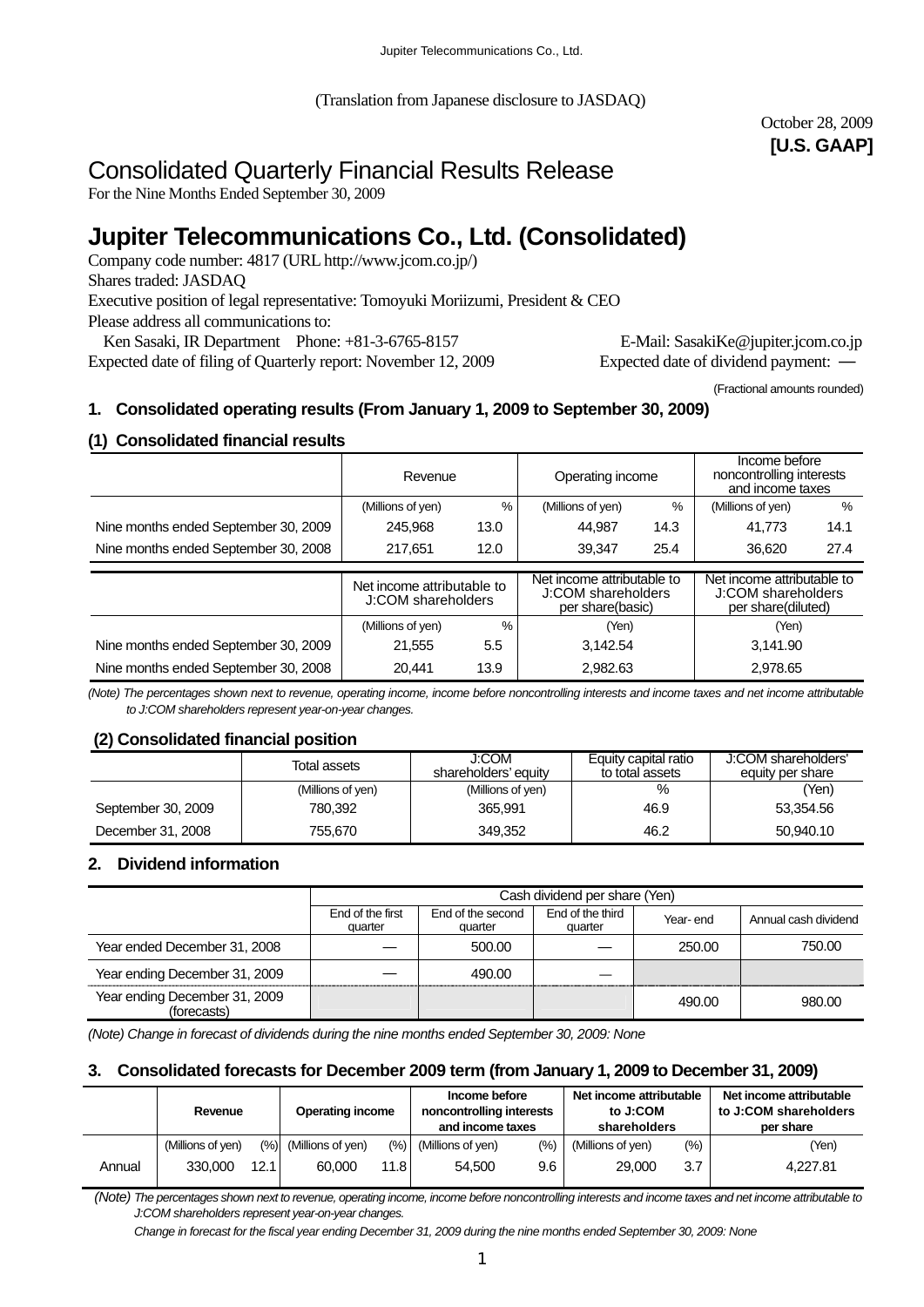#### **4. Other**

(1) Changes of significant consolidated subsidiaries : None

(2) Adoption of simplified method or specific method to quarterly consolidated financial statements: None

(3) Change in significant accounting policies, procedures and presentation in quarterly consolidated financial statements:

- (i) Changes due to revision of accounting standards and other regulations : Yes
- (ii) Others : None

*(Note) Please refer to page 7.* 

- (4) Outstanding shares
	- (i) Number of issued shares at end of term (consolidated): As of September 30, 2009: 6,939,598 shares As of December 31, 2008: 6,938,107 shares
	- (ii) Number of treasury stock: As of September 30, 2009: 80,000 shares As of December 31, 2008: 80,000 shares
	- (iii) Number of weighed average stock: Nine months ended September 30, 2009: 6,859,261 shares Nine months ended September 30, 2008: 6,853,396 shares

(Cautionary note regarding future-related information)

The forecasts contained in this report have been prepared on the basis of information that is currently available. Because such estimates are inherently very uncertain, actual results may differ from the forecasts. The Company does not guarantee that it will achieve these estimated results and advises readers to refrain from depending solely on these forecasts. Readers should also note that the Company is under no obligation to revise this information on a regular basis.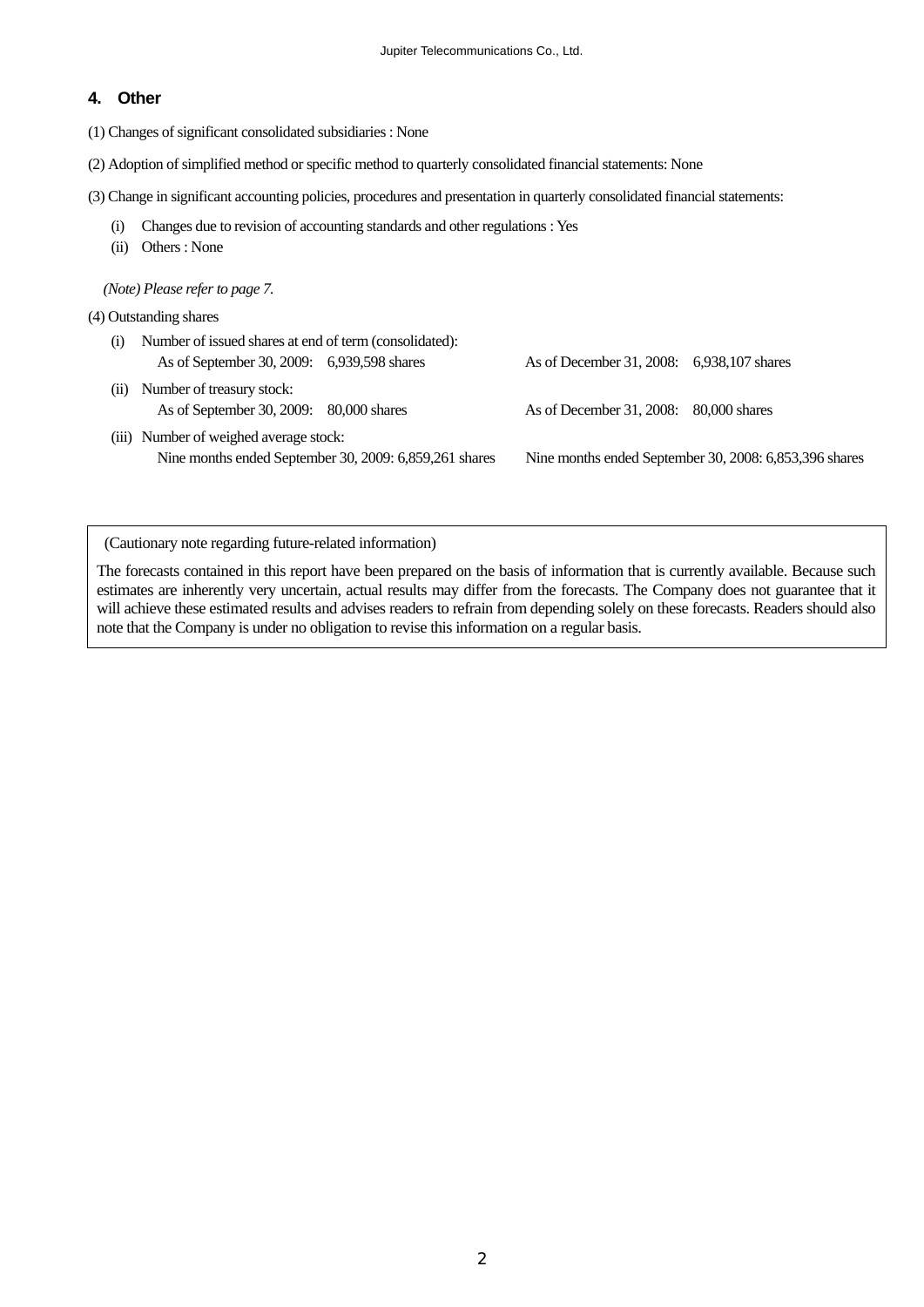## **1. Qualitative information regarding consolidated business results**

## **Qualitative Information / Financial Statements and Other**

Amid a broadcasting and telecommunications service market that was characterized by persistent and extremely harsh competitive conditions among major telecommunications companies, Jupiter Telecommunications Co., Ltd. ("J:COM" or "the Company") and its consolidated group ("the J:COM Group" or "the Group") steadfastly promoted each of its Volume, Value and Content strategies, which aim to expand the number of subscribing households, improve the monthly average revenue per unit (ARPU), and bolster the quality of programming content, respectively, throughout the third quarter ended September 30, 2009.

As a part of the J:COM Group's Volume strategy, and with the complementary aims of increasing the number of subscribing households while minimizing churns, the Company undertook to promote a new package of cable television, high-speed Internet access and telephony services launched specifically throughout the Kansai region in April 2009. Among a host of initiatives, J:COM commissioned a series of terrestrial broadcast television commercials in the region in an effort to bolster new package subscription through enhanced public recognition and awareness. Buoyed by these endeavors, the Company experienced a year-on-year increase in new subscribers to Kansai region cable television services in the quarter ended September 30, 2009. Moreover, while the churn rate of cable television service in the Kansai region had deteriorated year on year in both the first and second quarters of the fiscal year under review compared to the corresponding periods of the previous fiscal year, the rate for the third quarter improved to narrow the gap between the same quarter of the previous fiscal year.

Throughout the period under review, the J:COM Group worked to diversify its sales and marketing structure. As part of its efforts, the J:COM Group continued to develop the J:COM Shop network as well as placing emphasis on efforts to bolster alliances with major appliance franchises. Marking another milestone in the J:COM Group's goal to expand marketing opportunities, particularly concerning multi-dwelling units (MDUs) located within its service area, the J:COM Group executed a business alliance agreement with respect to new MDUs constructed by major real estate developer Daikyo Incorporated in October 2009. In addition, J:COM's first nationwide television commercial was launched on October 1, 2009, as a part of measures to increase recognition of J:COM and to promote the J:COM Group's lineup of products and services. As a result, J:COM anticipates increases in new subscribers to its cable television services through the J:COM Group's web site and network of call centers.

Recognizing the complete changeover to terrestrial digital broadcasting in July 2011 as a significant business opportunity, the J:COM Group continued to implement appropriate measures. In specific terms, the J:COM Group seeks to capture new customers by providing retransmission service of terrestrial broadcasts using J:COM Group network to the estimated 1,000,000 unconnected communal reception households<sup>\*</sup> within its service area. To this end, the Company succeeded in negotiating contracts with selected firms for cession of their communal reception facilities.

Turning to the J:COM Group's Value strategy, and as a part of efforts to enhance value-added TV services, J:COM strengthened and expanded its high-definition (HD) channels provided through the J:COM TV Digital service while reinforcing and augmenting its Video-on-Demand (VOD) and other service capabilities. Complementing the addition in April 2009 of one optional channel to its existing lineup of HD channels, the J:COM Group introduced four additional HD channels (two of which are optional) in July 2009 and four more HD channels in October 2009, respectively, encompassing movie, drama and other genres. As a result, the number of new offerings in the J:COM Group's lineup of HD channels since the beginning of the year totaled nine as of the date of this report. Taking into consideration these nine channels, the J:COM Group plans to boost its lineup by an aggregate of 10 channels during 2009. This will bring the ratio of HD channels to total J:COM TV Digital service channels including

 $\overline{a}$ 

<sup>\*</sup> Communal reception households are defined as households that receive television broadcasts through communal reception facilities, which were set up to solve poor reception in shadow areas created by buildings, transmission lines and related structures.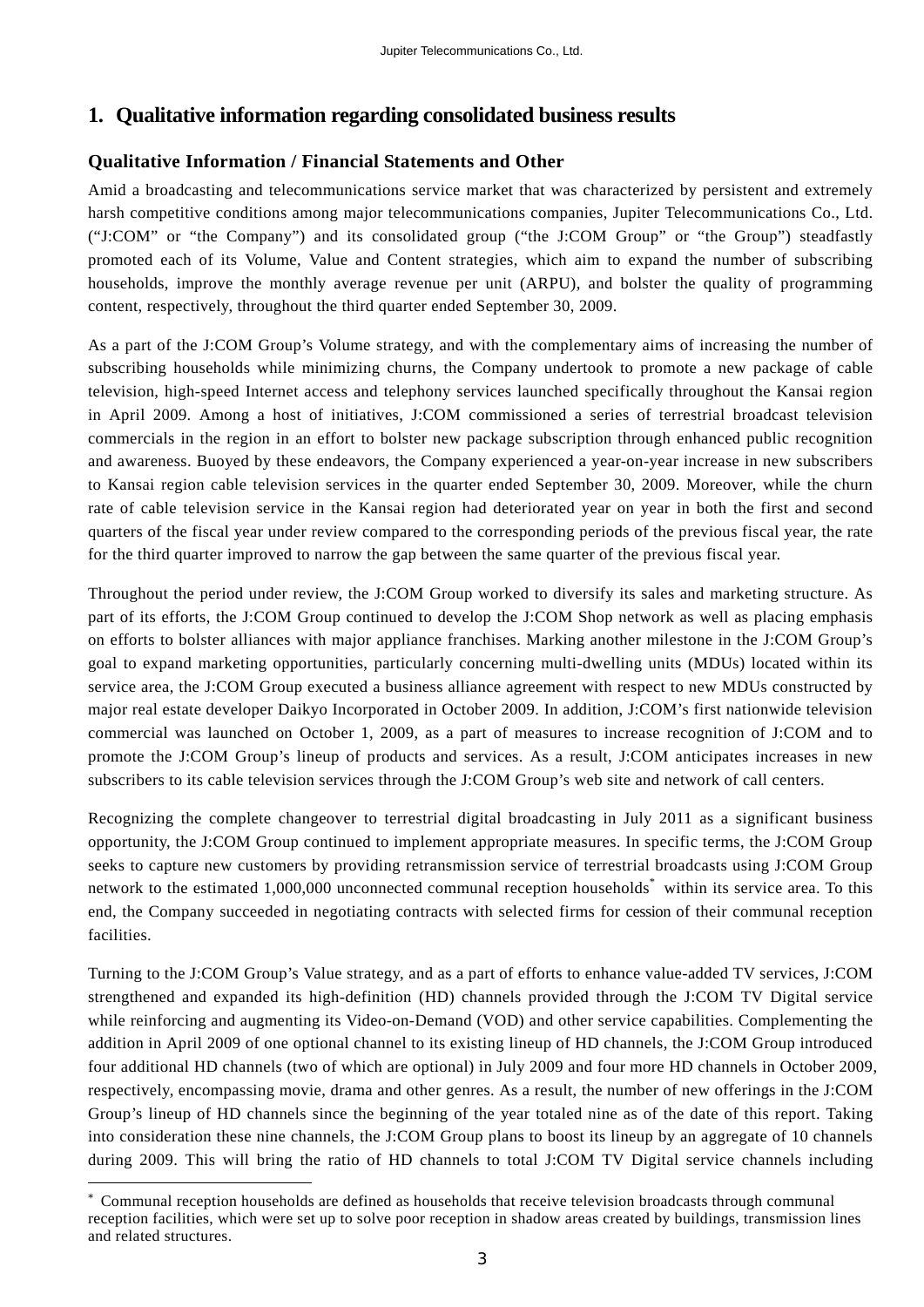terrestrial and BS broadcasting to approximately 40%.

In its VOD services, J:COM endeavored to increase usage by enhancing lineup attractiveness and subscriber usability. As one example, the Company included within its J:COM on Demand service the latest dramas broadcasted by FOX channel as well as variety and animation programs by Fuji Television Network, Inc. In this manner, J:COM is providing a platform for viewers to catch up on programs that they were unable to watch at initial broadcast.

In addition to the previously identified initiatives under its Value strategy, J:COM placed considerable emphasis on efforts to integrate newly acquired cable television companies into the Company's network. This has entailed vigorous steps to ensure consistency with regard to customer management systems, its products and service content as well as accumulated marketing skills. Most notably, with regard to Mediatti Communications, Inc. ("Mediatti"), acquired at the end of December 2008, J:COM services are gradually being incorporated, beginning with J:COM Tojo Co. Ltd. in July 2009 and followed by Edogawa Cable Television and City Cable Net, Inc. both in September 2009. In this manner, steps are being taken to raise the penetration rates of each of the J:COM Group's three services, bundle ratios (the number of services offered per subscribing household), ARPU and other operating indicators of the aforementioned three Mediatti systems to the J:COM Group average.

As a part of its Content strategy, J:COM acquired additional outstanding shares in its equity-method affiliate J SPORTS Broadcasting Corporation ("J SPORTS"), Japan's leading specialized sports channel broadcaster. As a result, J SPORTS was included in the Company's scope of consolidation as a subsidiary company from October 1, 2009. Through this initiative, J:COM is working to strengthen collaboration between the Company and J SPORTS and between the J:COM Group's channel network and J SPORTS, reinforce the J:COM Group's competitive and brand awareness in the sports broadcasting field, and boost its programming content procurement capabilities. At the same time, J:COM will take a leading role in both revitalizing and expanding the pay multi-channel broadcast market.

As a result of the above, the total number of subscribing households (the number of households that subscribe to one or more services) of consolidated managed system operators as of September 30, 2009 rose to 3,247,300 households, an increase of 344,000 households (12%) from September 30, 2008. By type of service, cable television subscribers grew by 241,100 households (10%) from September 30, 2008 to 2,587,900 households as of September 30, 2009. Of this total, the number of J:COM TV Digital subscribers rose by 495,900 households (28%) to 2,263,500 households as of September 30, 2009, accounting for 87% of all cable television subscribers. The number of high-speed Internet access and telephony services subscribers increased by 210,600 households (16%) and 203,800 households (13%), respectively as compared to September 30, 2008, rising to 1,559,400 households and 1,714,400 households, respectively as of September 30, 2009.

The bundle ratio increased to 1.81 as of September 30, 2009 from 1.79 as of September 30, 2008. However, excluding the impact of Jyohoku New Media Co., Ltd. and former Mediatti group companies, the bundle ratio increased to 1.84. The average monthly revenue per subscribing household (ARPU) decreased from ¥7,774 for the nine months ended September 30, 2008 to ¥7,715 for the nine months ended September 30, 2009. However, excluding the impact of Jyohoku New Media Co., Ltd. and former Mediatti group companies, ARPU increased to ¥7,804.

In the following discussion, J:COM quantifies the impact of acquisitions on its results of operations. The acquisition impact represents the Company's estimate of the difference between the operating results of the period under comparison that is attributable to the timing of an acquisition. In general, we base our estimate of the acquisition impact on an acquired entity's operating results during the first three months following the acquisition date such that changes from those operating results in subsequent periods are considered to be organic changes. Included as acquisitions are (i) the January 2008 acquisition of Kyoto Cable Communications Co., Ltd., (ii) the February 2008 business transfer from the Kobe City Development & Management Foundation (arrangement for Cablenet Kobe-Ashiya Co., Ltd., to take over a portion of the service area of Kobe Cable Vision), (iii) the August 2008 consolidation of Fukuoka Cable Network Co., Ltd., and (iv) the December 2008 acquisition of Jyohoku New Media Co., Ltd., and (v) the December 2008 acquisition of Mediatti Communications, Inc. and its subsidiaries.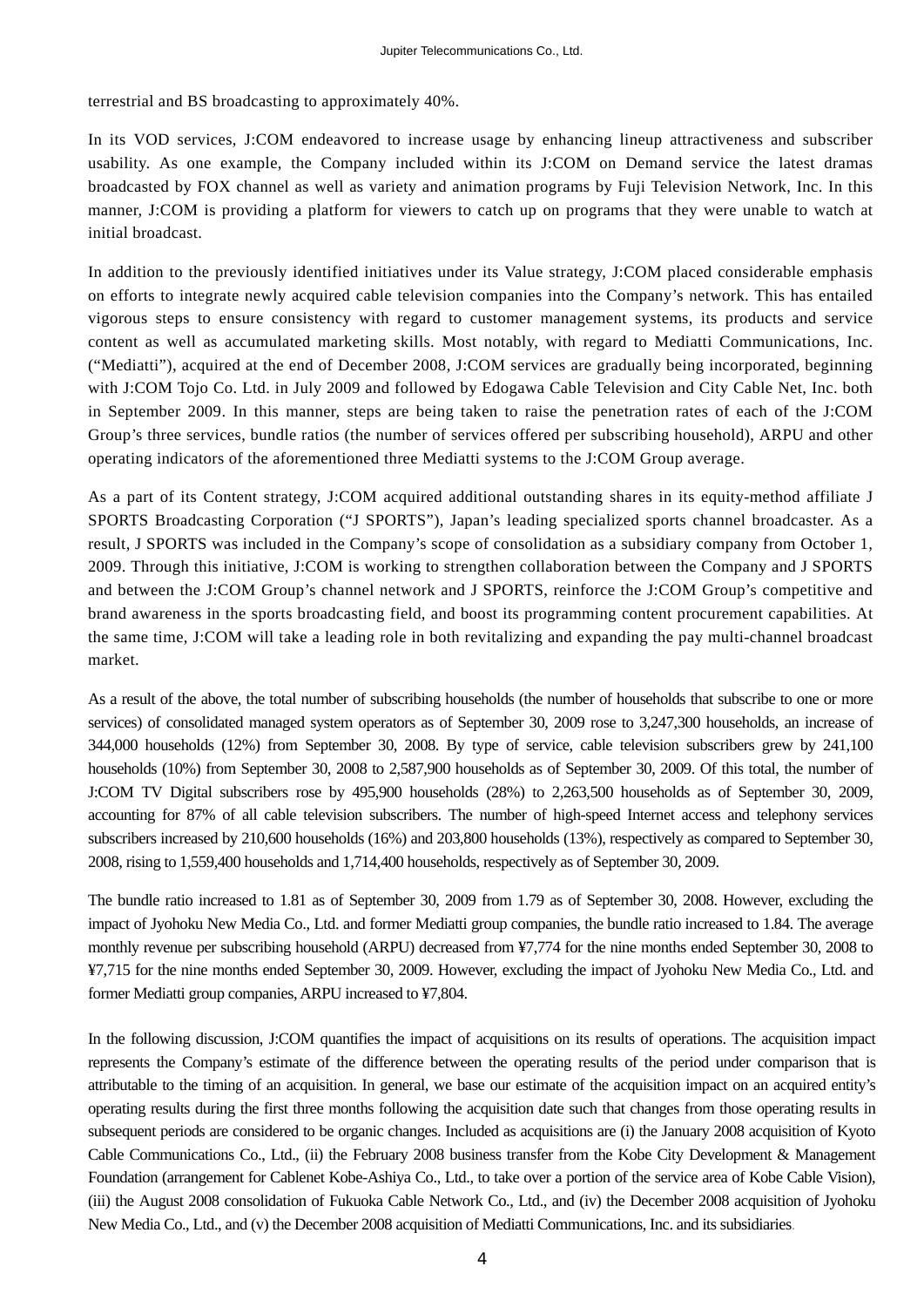### **Revenue**

Total revenue increased by ¥28,317 million, or 13% from ¥217,651 million for the nine months ended September 30, 2008 to ¥245,968 million for the nine months ended September 30, 2009. This increase includes ¥16,995 million that is attributable to the aggregate impact of acquisitions. Excluding the effects of these acquisitions, total revenue increased by ¥11,322 million, or 5%.

Subscription fees increased by ¥29,091 million, or 16%, from ¥185,659 million for the nine months ended September 30, 2008 to ¥214,750 million for the nine months ended September 30, 2009. This increase includes ¥17,842 million that is attributable to the aggregate impact of acquisitions. Excluding the impact of acquisitions, subscription fees increased by ¥11,249 million, or 6%.

Cable television subscription fees increased by ¥17,253 million, or 17%, from ¥99,265 million for the nine months ended September 30, 2008 to ¥116,518 million for the nine months ended September 30, 2009. The increase in cable television subscription revenue includes a ¥4,261 million, or 4% organic increase in subscription fees that is attributable to an increase in the average number of digital cable subscribers, for which we charge a higher fee compared to our analog cable service, and the associated increase in ARPU. As of September 30, 2009, 87% of cable television subscribers were receiving our digital service, compared to 75% as of September 30, 2008.

High-speed Internet subscription fees increased by ¥8,253 million, or 15% from ¥54,115 million for the nine months ended September 30, 2008 to ¥62,368 million for the nine months ended September 30, 2009. The increase in high-speed Internet subscription revenue includes a ¥4,770 million, or 9% organic increase in subscription fees that is attributable to the net effect of (i) an increase in the average number of high-speed Internet subscribers, and (ii) lower ARPU due to product bundling discounts.

Telephony subscription fees increased by ¥3,585 million, or 11%, from ¥32,279 million for the nine months ended September 30, 2008 to ¥35,864 million for the nine months ended September 30, 2009. The increase in telephony subscription revenue includes a ¥2,218 million, or 7% organic increase in subscription fees that is attributable to (i) an increase in the average number of telephony subscribers and (ii) lower ARPU due to a decrease in call volumes and product bundling discounts.

Other revenue decreased by ¥774 million, or 2%, from ¥31,992 million for the nine months ended September 30, 2008 to ¥31,218 million for the nine months ended September 30, 2009. This decrease is primarily attributable to lower construction and installation revenue offset by higher retransmission revenues.

#### **Operating Costs and Expenses**

.

Operating and programming costs increased by ¥6,290 million, or 7%, from ¥84,021 million for the nine months ended September 30, 2008 to ¥90,311 million for the nine months ended September 30, 2009. This increase includes ¥4,738 million that is attributable to the aggregate impact of acquisitions. The remaining increase is due primarily to an increase in subscriber related cost and personnel cost.

Selling, general and administrative expenses increased by ¥5,308 million, or 12%, from ¥43,774 million for the nine months ended September 30, 2008 to ¥49,082 million for the nine months ended September 30, 2009. This increase includes ¥5,127 million that is attributable to the aggregate impact of acquisitions. The remaining increase is primarily attributable to increases in personnel costs partially offset by lower advertising and sales promotion costs.

Depreciation and amortization expenses increased by ¥11,079 million, or 22%, from ¥50,509 million for the nine months ended September 30, 2008 to ¥61,588 million for the nine months ended September 30, 2009. This increase is attributable to the aggregate impact of acquisitions and additions to fixed assets related to the installation of services to new customers.

Operating income, as a result of the above items, increased by ¥5,640 million, or 14% from ¥39,347 million for the nine months ended September 30, 2008 to ¥44,987 million for the nine months ended September 30, 2009.

Interest expense, net increased by ¥343 million, or 10%, from ¥3,518 million for the nine months ended September 30, 2008 to ¥3,861 million for the nine months ended September 30, 2009.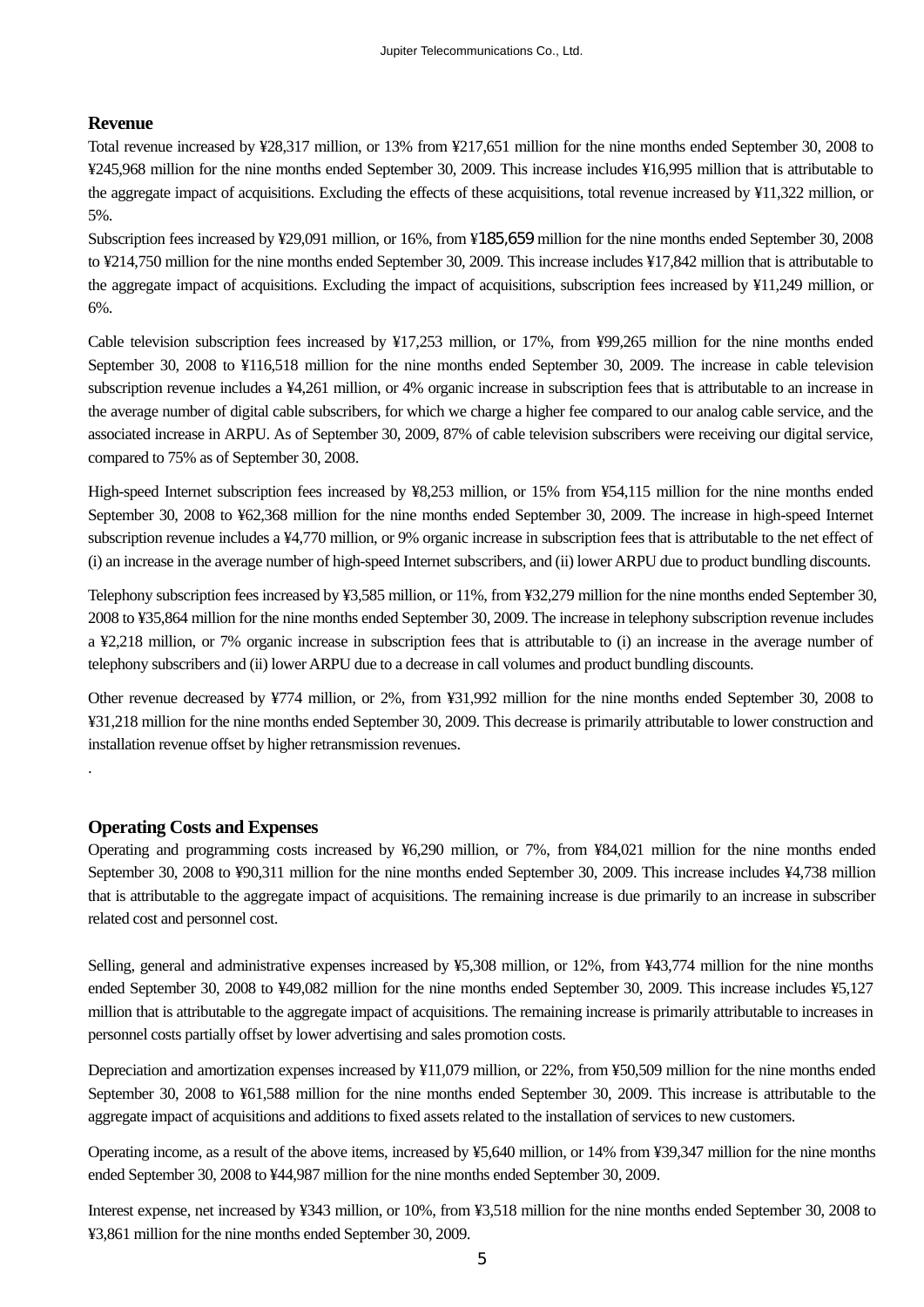Income before non controlling interests and income taxes increased by ¥5,153 million, or 14% from ¥36,620 million for the nine months ended September 30, 2008 to ¥41,773 million for the nine months ended September 30, 2009.

Net income attributable to J:COM shareholders increased by ¥1,114 million, or 5%, from ¥20,441 million for the nine months ended September 30, 2008 to ¥21,555 million for the nine months ended September 30, 2009 for the reasons set forth above.

## **2. Financial position**

### **Asset, Liability and Shareholders' equity**

Total assets increased by ¥24,722 million, from ¥755,670 million as of December 31, 2008 to ¥ 780,392 million as of September 30, 2009. The increase is primarily due to cash provided from operations for the nine months ended September 30, 2009.

Total liabilities increased by ¥6,247 million, from ¥397,383 million as of December 31, 2008 to ¥403,630 million as of September 30, 2009. The increase is primarily due to an increase in accruals and debts.

Total J:COM shareholders' equity increased by ¥16,639 million, from ¥349,352 million as of December 31, 2008 to ¥365,991 million as of September 30, 2009. The increase is primarily due to net income attributable to J:COM shareholders for the nine months ended September 30, 2009.

### **Cash flows**

For the nine months ended September 30, 2009, the net cash provided by our operating activities of ¥89,285 million, and existing cash and cash equivalent was used to fund net cash used in our investing and financing activities of ¥34,468 million and ¥16,987 million, respectively.

*Cash Provided by Operating Activities.* Net cash flows provided by operating activities increased ¥17,414 million, or 24% from ¥71,871 million for the nine months ended September 30, 2008 to ¥89,285 million for the nine months ended September 30, 2009. The increase is primarily attributable to the net effect of an increase in cash generated from our revenues, an increase in cash paid for income taxes and changes in working capital accounts.

*Cash Used in Investing Activities.* Net cash used in investing activities increased ¥1,902 million from ¥32,566 million for the nine months ended September 30, 2008 to ¥34,468 million for the nine months ended September 30, 2009. The net cash used for the nine month ended September 30, 2009 primarily consisted of ¥34,814 million for capital expenditures.

*Cash Used in Financing Activities.* Net cash used in financing activities decreased ¥9,116 million from ¥26,103 million for the nine months ended September 30, 2008 to ¥16,987 million for the nine months ended September 30, 2009. The ¥16,987 net cash used in financing activities for the nine months ended September 30, 2009 consisted of ¥30,000 million of proceeds from long-term debt, ¥10,000 million of proceeds from a corporate bond, ¥39,504 million principle payments of long-term debt, ¥15,078 million of principle payments under capital lease obligations and ¥5,076 million of dividends paid to shareholders, offset by proceeds from the issuance of common stock and other financing activities.

## **3**.**Outlook for the coming fiscal year**

The Company made no changes in the forecasts since last disclosed on April 28, 2009.

 (In millions in yen) Revenue **Operating Income** Income before noncontrolling interests and income taxes Net income attributable to J:COM shareholders Year ending December 31, 2009 g December 51, 2009 330,000 60,000 54,500 29,000 (Forecast) Year-on-year-Change  $(\%)$  12.1 11.8 9.6 3.7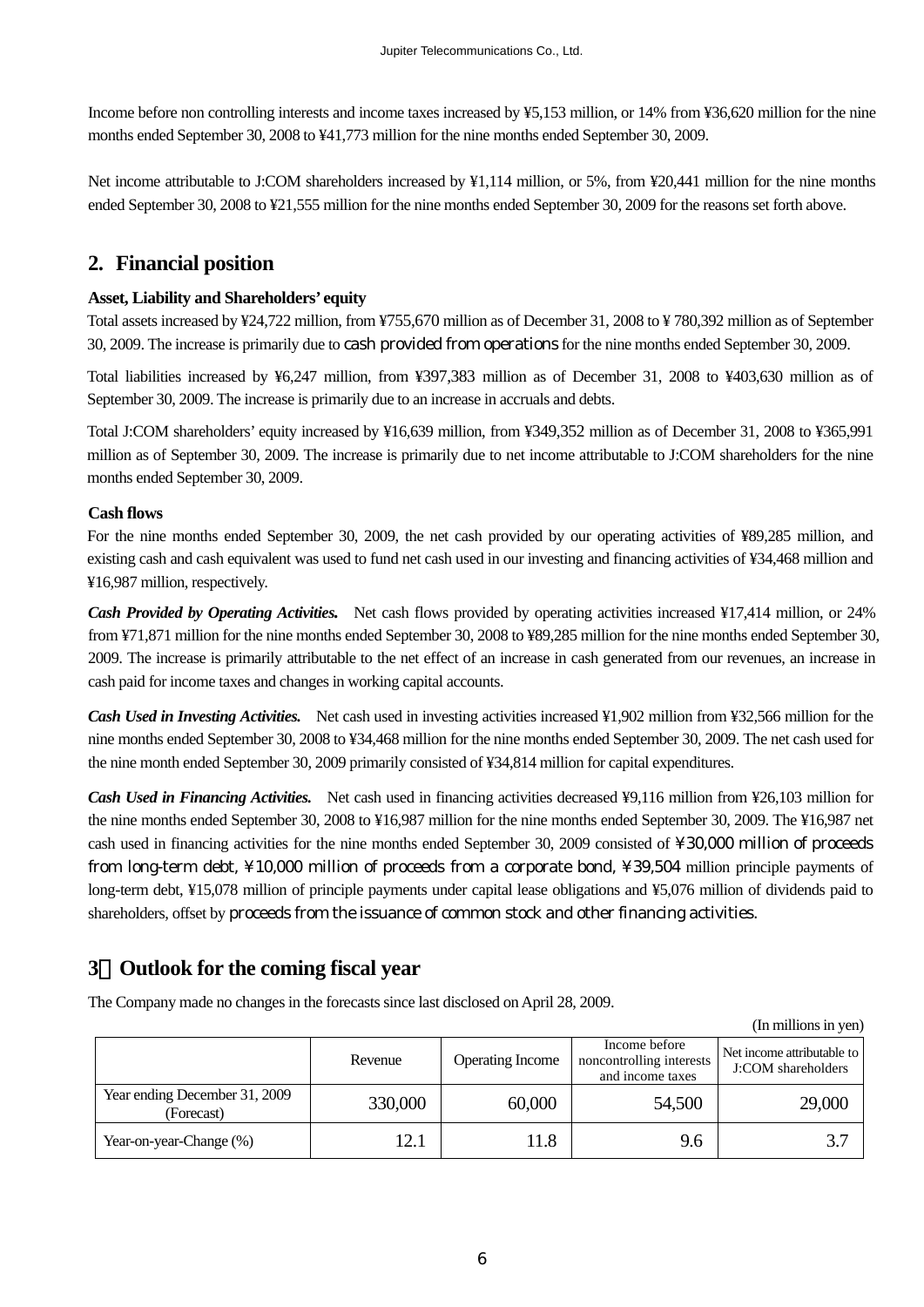## **4**.**Others**

(1) Changes of significant consolidated subsidiaries

None

(2) Adoption of simplified method or specific method to quarterly consolidated financial statements

#### None

- (3) Change in significant accounting policies, procedures and presentation in quarterly consolidated financial statements:
	- (i) Changes due to revision of accounting standards and other regulations : Yes
	- (ii) Others : None

## **Accounting Change Note**

## **SFAS 160**

In December 2007, the Financial Accounting Standards Board (FASB) issued Statement of Financial Accounting Standards (SFAS) No.160, *Noncontrolling Interests in Consolidated Financial Statements* (SFAS160),subsequently codified within FASB Accounting Standard Codification (ASC) Topic 810, *Consolidation* (ASC810). SFAS 160 establishes accounting and reporting standards for the noncontrolling interest in a subsidiary and for the deconsolidation of a subsidiary. It also states that a noncontrolling interest in a subsidiary is an ownership interest in a consolidated entity that should be reported as equity in the consolidated financial statements. In addition, SFAS 160 requires (i) that consolidated net income include the amounts attributable to both the parent and noncontrolling interest, (ii) that a parent recognize a gain or loss in net income when a subsidiary is deconsolidated and (iii) expanded disclosures that clearly identify and distinguish between the interests of the parent owners and the interests of the noncontrolling owners of a subsidiary. SFAS 160 is effective for fiscal periods, and interim periods within those fiscal years, beginning on or after December 15, 2008. The Company adopted SFAS 160 effective January 1, 2009 and such adoption resulted in a change in the presentation of minority interests in subsidiaries, which was retrospectively reclassified to "noncontrolling interests" within equity.

### **SFAS 141R**

In December 2007, FASB issued SFAS No. 141(Revised), *Business Combinations* (SFAS 141(R)), subsequently codified within FASB ASC Topic 805, *Business Combinations* (ASC 805). SFAS 141(R) replaces SFAS 141, Business Combinations and among other items, generally requires an acquirer in a business combination to recognize the assets acquired, the liabilities assumed (including those arising from contractual contingencies), any contingent consideration and any noncontrolling interest in the acquiree at the acquisition date, at fair values as of that date. The requirements of SFAS 141(R) will result in the recognition by the acquirer of goodwill attributable to the noncontrolling interest in addition to that attributable to the acquirer. SFAS 141(R) also provides that the acquirer shall not adjust the finalized accounting for business combinations, including business combinations completed prior to the effective date of SFAS 141(R), for changes in acquired tax uncertainties or changes in the valuation allowances for acquired deferred tax assets that occur subsequent to the effective date of SFAS 141(R).

## **SFAS 165**

In May 2009, the FASB issued SFAS No. 165, *Subsequent Events* (SFAS 165), subsequently codified within FASB ASC Topic 855, *Subsequent Events* (ASC 855). SFAS 165 modified the definition of subsequent events to refer to events or transactions that occur after the balance sheet date but before the financial statements are issued for public entities. In addition, SFAS 165 requires entities to disclose the date through which an entity has evaluated subsequent events and the basis for that date. The Company evaluates subsequent events from period end to the date the financial statements are filed with the SEC. SFAS 165 is effective on a prospective basis for interim or annual financial periods ending after June 15, 2009. Accordingly, the Company adopted SFAS 165 in the second quarter of 2009. The adoption of the provisions of SFAS 165 did not have a material impact on the Company's financial position and results of operations.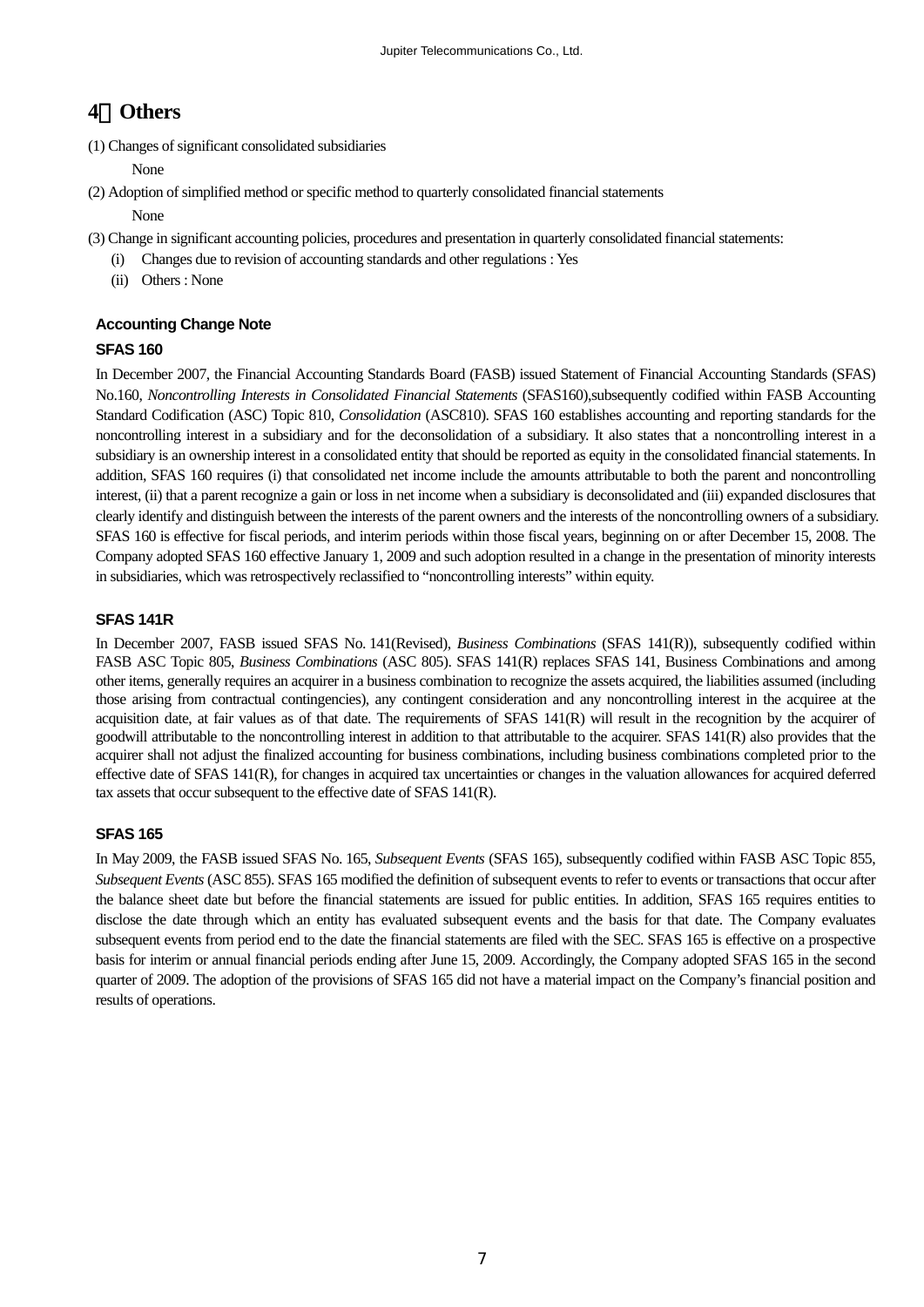## **5. Consolidated Financial Statements**

### **JUPITER TELECOMMUNICATIONS CO., LTD. AND SUBSIDIARIES**

## **CONSOLIDATED STATEMENTS OF INCOME**

(YEN IN MILLIONS, EXCEPT SHARE AND PER SHARE AMOUNTS) **Nine months ended September 30, 2009**  Nine months ended September 30, 2008 **Change** Year ended December 31, Account **September 30, September 30, September 30, 1999 Amount** | Amount | Amount | (%) | Amount Revenue: Subscription fees 214,750 185,659 29,091 15.7 251,849 Other 31,218 31,992 (774) (2.4) 42,459 245,968 217,651 28,317 13.0 294,308 Operating costs and expenses Operating and programming costs (90,311) (84,021) (6,290) (7.5) (112,099) Selling, general and administrative expenses (49,082) (49,082) (43,774) (5,308) (12.1) (59,514) Depreciation and amortization (61,588) (50,509) (11,079) (21.9) (69,020) (200,981) (178,304) (22,677) (12.7) (240,633) Operating income 1 44,987 39,347 5,640 14.3 53,675 Other income (expenses) : Interest expense, net: Related parties (1,260) (1,260) (1,088) (172) (15.8) (1,479) Other (2,601) (2,601) (2,430) (171) (7.1) (3,240) Equity in earnings of affiliates 1983 1990 1990 1991 (19.1) 474 (91) (19.1) Other income, net 177 (53) (16.7) 177 Income before noncontrolling interests and income taxes  $41,773$   $36,620$   $5,153$  14.1  $49,733$ Income tax expense (17,996) (17,996) (14,602) (3,394) (23.2) (19,476) Net income 23,777 22,018 1,759 8.0 30,257 Less: Net income attributable to noncontrolling interests (2,222) (1,577) (645) (40.9) (2,293) Net income attributable to J:COM<br>Shareholders Shareholders 27,964 21,555 20,441 1,114 5.5 27,964 Per share data Net income attributable to J:COM shareholders per share – basic 3,142.54 2,982.63 159.91 5.4 4,079.61 – diluted 3,141.90 2,978.65 163.25 5.5 4,076.17

*(Note) Percentages are calculated based on amounts before rounded in Change column.*

Weighted average number of ordinary

shares outstanding

– basic 6,859,261 6,853,396 5,865 0.1 6,854,535 – diluted 6,860,647 6,862,561 (1,914) (0.0) 6,860,334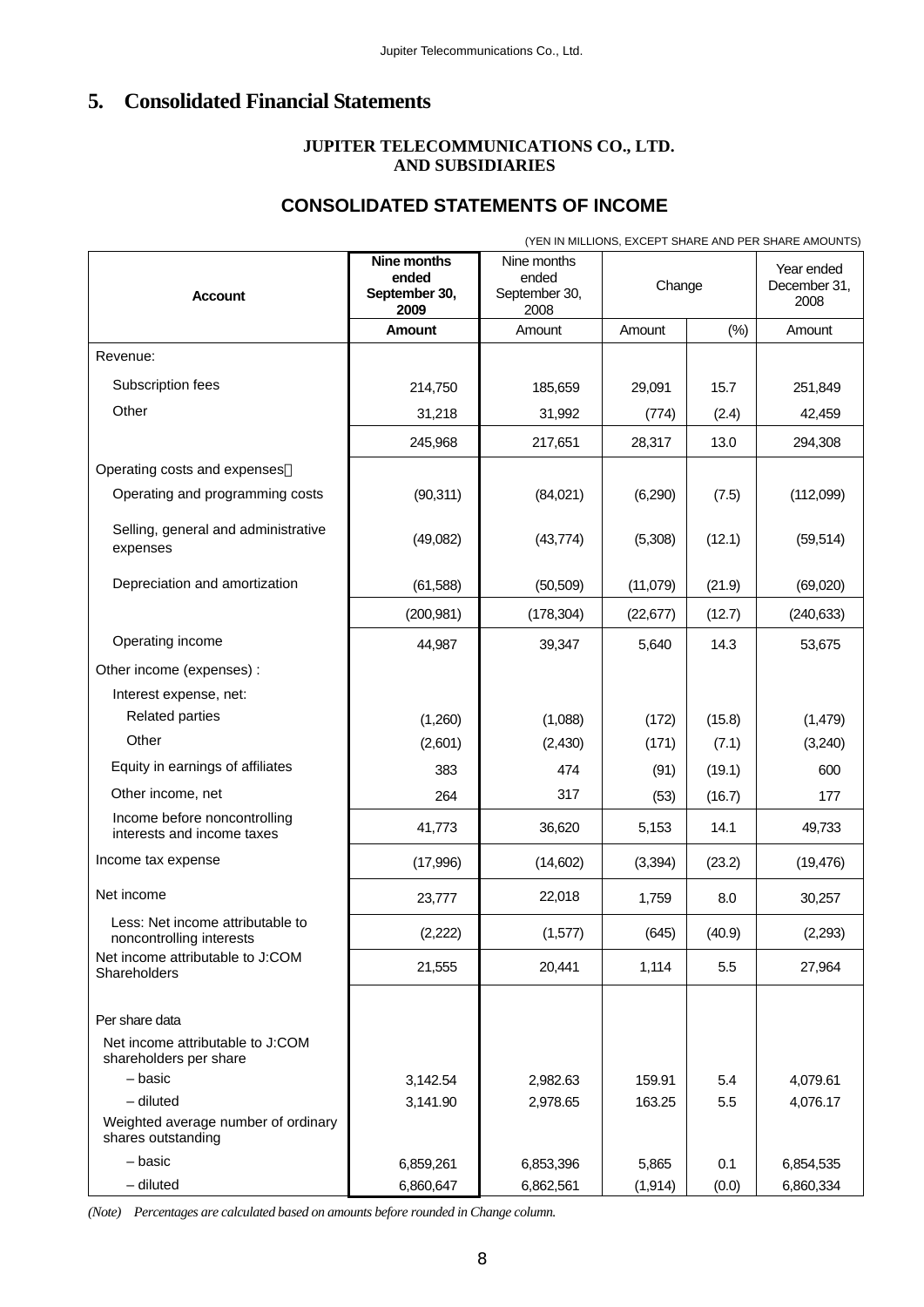#### **JUPITER TELECOMMUNICATIONS CO., LTD. AND SUBSIDIARIES**

## **CONSOLIDATED BALANCE SHEETS**

|                                           | (YEN IN MILLIONS)  |                   |               |  |
|-------------------------------------------|--------------------|-------------------|---------------|--|
| <b>Account</b>                            | September 30, 2009 | December 31, 2008 | Change        |  |
|                                           | <b>Amount</b>      | <b>Amount</b>     | <b>Amount</b> |  |
| Current assets:                           |                    |                   |               |  |
| Cash and cash equivalents                 | 59,333             | 21,503            | 37,830        |  |
| Accounts receivable                       | 14,257             | 14,838            | (581)         |  |
| Allowance for doubtful accounts           | (431)              | (396)             | (35)          |  |
| Deferred tax assets - current             | 11,641             | 11,429            | 212           |  |
| Prepaid expenses and other current assets | 6,867              | 7,250             | (383)         |  |
| Total current assets                      | 91,667             | 54,624            | 37,043        |  |
| Investments:                              |                    |                   |               |  |
| Investments in affiliates                 | 13,781             | 13,363            | 418           |  |
| Investments in other securities, at cost  | 2,143              | 2,141             | 2             |  |
| <b>Total investments</b>                  | 15,924             | 15,504            | 420           |  |
| Property and equipment, at cost:          |                    |                   |               |  |
| Land                                      | 3,924              | 3,056             | 868           |  |
| Distribution system and equipment         | 657,436            | 620,017           | 37,419        |  |
| Support equipment and buildings           | 50,236             | 45,580            | 4,656         |  |
|                                           | 711,596            | 668,653           | 42,943        |  |
| Less accumulated depreciation             | (335, 889)         | (284, 919)        | (50, 970)     |  |
| Total property and equipment              | 375,707            | 383,734           | (8,027)       |  |
| Other assets:                             |                    |                   |               |  |
| Goodwill                                  | 244,701            | 246,196           | (1, 495)      |  |
| Identifiable intangible assets, net       | 34,871             | 38,159            | (3,288)       |  |
| Deferred tax assets - non current         | 4,105              | 4,137             | (32)          |  |
| Other                                     | 13,417             | 13,316            | 101           |  |
| Total other assets                        | 297,094            | 301,808           | (4,714)       |  |
| <b>Total assets</b>                       | 780,392            | 755,670           | 24,722        |  |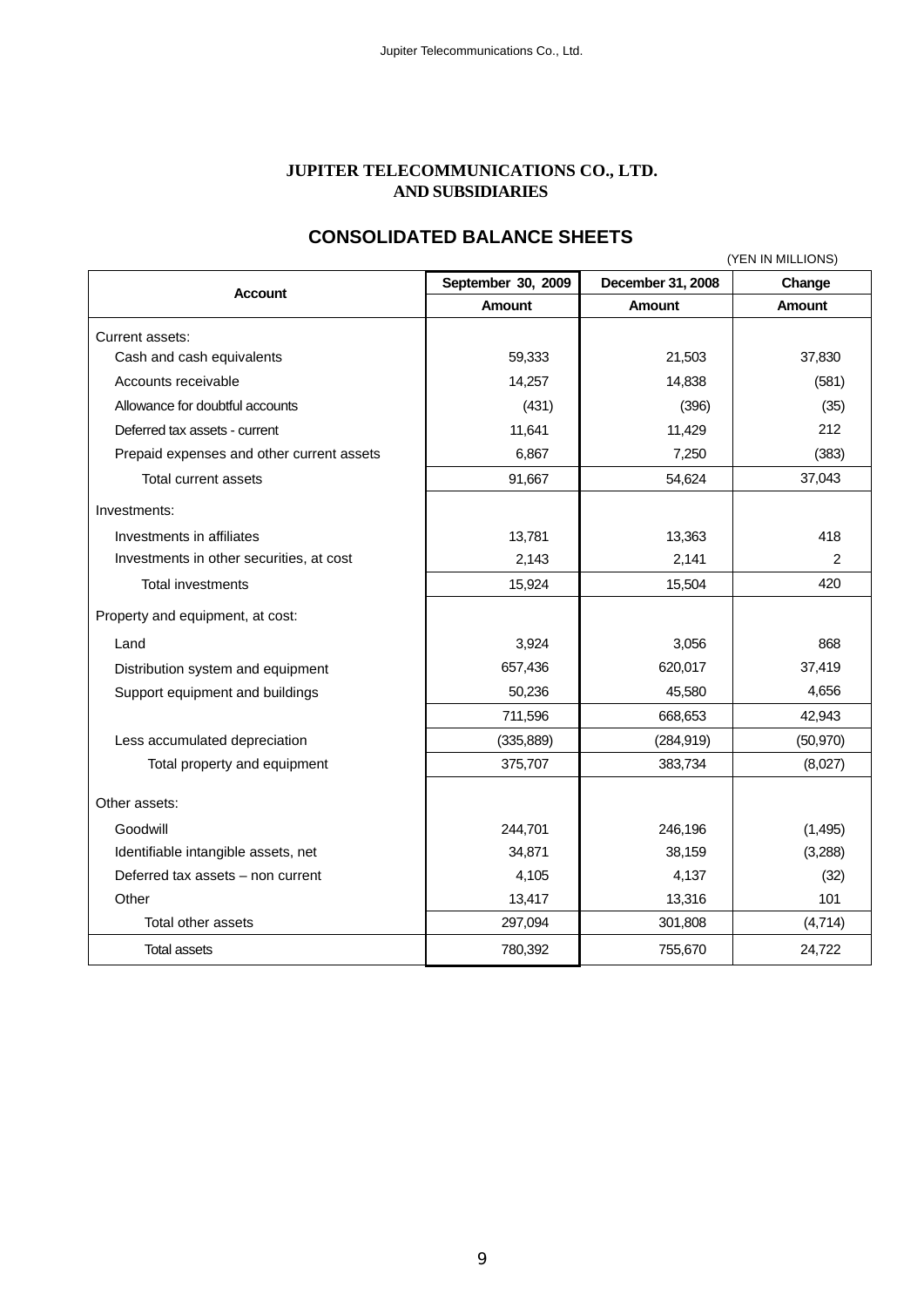(YEN IN MILLIONS)

| <b>Account</b>                                   | September 30, 2009 | December 31, 2008 | Change        |
|--------------------------------------------------|--------------------|-------------------|---------------|
|                                                  | <b>Amount</b>      | <b>Amount</b>     | <b>Amount</b> |
| <b>Current liabilities:</b>                      |                    |                   |               |
| Short-term loans                                 | 7,414              | 6,092             | 1,322         |
| Long-term debt-current portion                   | 12,362             | 12,453            | (91)          |
| Capital lease obligations-current portion        |                    |                   |               |
| <b>Related parties</b>                           | 16,391             | 15,355            | 1,036         |
| Other                                            | 2,920              | 3,108             | (188)         |
| Accounts payable                                 | 22,120             | 21,298            | 822           |
| Income taxes payable                             | 6,322              | 9,907             | (3,585)       |
| Deposit from related parties                     | 4,714              | 4,124             | 590           |
| Deferred revenue - current portion               | 9,424              | 7,314             | 2,110         |
| Accrued expenses and other liabilities           | 11,974             | 10,059            | 1,915         |
| <b>Total current liabilities</b>                 | 93,641             | 89,710            | 3,931         |
|                                                  |                    |                   |               |
| Long-term debt, less current portion             | 161,075            | 170,488           | (9, 413)      |
| Corporate Bond, less current portion             | 10,000             |                   | 10,000        |
| Capital lease obligations, less current portion: |                    |                   |               |
| <b>Related parties</b>                           | 38,261             | 38,705            | (444)         |
| Other                                            | 5,531              | 6,763             | (1,232)       |
| Deferred revenue                                 | 61,881             | 66,537            | (4,656)       |
| Deferred tax liabilities - non current           | 11,761             | 11,827            | (66)          |
| Other liabilities                                | 21,480             | 13,353            | 8,127         |
| <b>Total liabilities</b>                         | 403,630            | 397,383           | 6,247         |
|                                                  |                    |                   |               |
| Shareholders' equity:                            |                    |                   |               |
| Ordinary shares no par value                     | 117,222            | 117,162           | 60            |
| Additional paid-in capital                       | 226,536            | 226,388           | 148           |
| Retained earnings                                | 30,936             | 14,457            | 16,479        |
| Treasury stock                                   | (7,520)            | (7,520)           |               |
| Accumulated other comprehensive loss             | (1, 183)           | (1, 135)          | (48)          |
| Total J:COM shareholders' equity                 | 365,991            | 349,352           | 16,639        |
| Noncontrolling interests in subsidiaries         | 10,771             | 8,935             | 1,836         |
| Total shareholders' equity                       | 376,762            | 358,287           | 18,475        |
| Total liabilities and shareholders' equity       | 780,392            | 755,670           | 24,722        |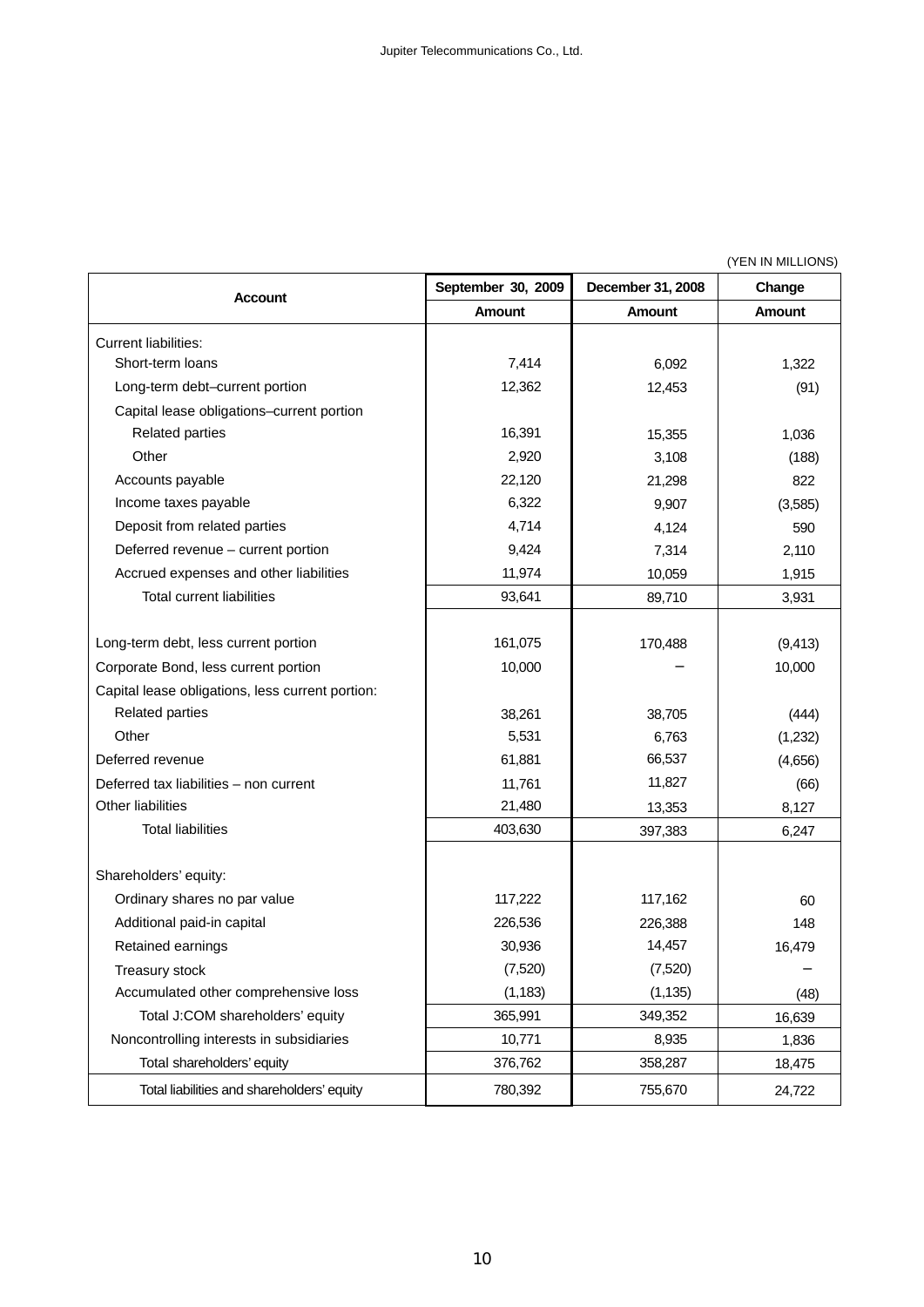## **JUPITER TELECOMMUNICATIONS CO., LTD. AND SUBSIDIARIES**

## **CONSOLIDATED STATEMENTS OF CASH FLOWS**

|                                                                                                                                       | (YEN IN MILLIONS)                             |                                               |                                    |  |
|---------------------------------------------------------------------------------------------------------------------------------------|-----------------------------------------------|-----------------------------------------------|------------------------------------|--|
|                                                                                                                                       | Nine months<br>ended<br>September 30,<br>2009 | Nine months<br>ended<br>September 30,<br>2008 | Year ended<br>December 31,<br>2008 |  |
| <b>Classification</b>                                                                                                                 | Amount                                        | Amount                                        | Amount                             |  |
| Cash flows from operating activities:                                                                                                 |                                               |                                               |                                    |  |
| Net income                                                                                                                            | 23,777                                        | 22,018                                        | 30,257                             |  |
| Adjustments to reconcile net income to net cash provided by<br>operating activities:                                                  |                                               |                                               |                                    |  |
| Depreciation and amortization                                                                                                         | 61,588                                        | 50,509                                        | 69,020                             |  |
| Equity in earnings of affiliates                                                                                                      | (383)                                         | (474)                                         | (600)                              |  |
| Stock compensation expenses                                                                                                           | 62                                            | 55                                            | 55                                 |  |
| Deferred income taxes                                                                                                                 | 379                                           | 2,060                                         | 2,772                              |  |
| Non-cash gain from forgiveness of debt<br>Changes in operating assets and liabilities, excluding effects of<br>business combinations: |                                               | (135)                                         | (135)                              |  |
| Decrease in accounts receivable, net                                                                                                  | 608                                           | 1,035                                         | 96                                 |  |
| Increase in prepaid expenses and other current assets                                                                                 | (106)                                         | (1,069)                                       | (1,273)                            |  |
| Increase in other assets                                                                                                              | (477)                                         | (1,779)                                       | (2, 339)                           |  |
| Decrease in accounts payable                                                                                                          | (241)                                         | (4,004)                                       | (3, 418)                           |  |
| Increase in accrued expenses and other liabilities                                                                                    | 4,613                                         | 4,334                                         | 7,247                              |  |
| Decrease in deferred revenue                                                                                                          | (535)                                         | (679)                                         | (990)                              |  |
| Net cash provided by operating activities<br>Cash flows from investing activities:                                                    | 89,285                                        | 71,871                                        | 100,692                            |  |
| Capital expenditures                                                                                                                  | (34, 814)                                     | (28, 934)                                     | (46, 972)                          |  |
| Acquisitions of new subsidiaries, net of cash acquired                                                                                |                                               | (2,042)                                       | (27,700)                           |  |
| Acquisition of business operation                                                                                                     |                                               | (1,710)                                       | (1,710)                            |  |
| Other investing activities                                                                                                            | 346                                           | 120                                           | 25                                 |  |
| Net cash used in investing activities                                                                                                 | (34, 468)                                     | (32, 566)                                     | (76, 357)                          |  |
| Cash flows from financing activities:                                                                                                 |                                               |                                               |                                    |  |
| Proceeds from issuance of common stock                                                                                                | 125                                           | 844                                           | 856                                |  |
| Acquisition of noncontrolling interests in consolidated subsidiaries                                                                  | (242)                                         |                                               |                                    |  |
| Net increase/(decrease) in short-term loans                                                                                           | 1,322                                         | (183)                                         | (294)                              |  |
| Proceeds from long-term debt                                                                                                          | 30,000                                        | 25,284                                        | 55,284                             |  |
| Proceeds from corporate bond                                                                                                          | 10,000                                        |                                               |                                    |  |
| Principal payments of long-term debt                                                                                                  | (39, 504)                                     | (36, 756)                                     | (62, 438)                          |  |
| Principal payments under capital lease obligations                                                                                    | (15,078)                                      | (12, 617)                                     | (17, 105)                          |  |
| Cash dividend paid to shareholders                                                                                                    | (5,076)                                       | (3, 428)                                      | (3, 428)                           |  |
| Other financing activities                                                                                                            | 1,466                                         | 753                                           | 1,403                              |  |
| Net cash used in financing activities                                                                                                 | (16, 987)                                     | (26, 103)                                     | (25, 722)                          |  |
| Net increase/(decrease) in cash and cash equivalents                                                                                  | 37,830                                        | 13,202                                        | (1, 387)                           |  |
| Cash and cash equivalents at beginning of year                                                                                        | 21,503                                        | 22,890                                        | 22,890                             |  |
| Cash and cash equivalents at end of period                                                                                            | 59,333                                        | 36,092                                        | 21,503                             |  |